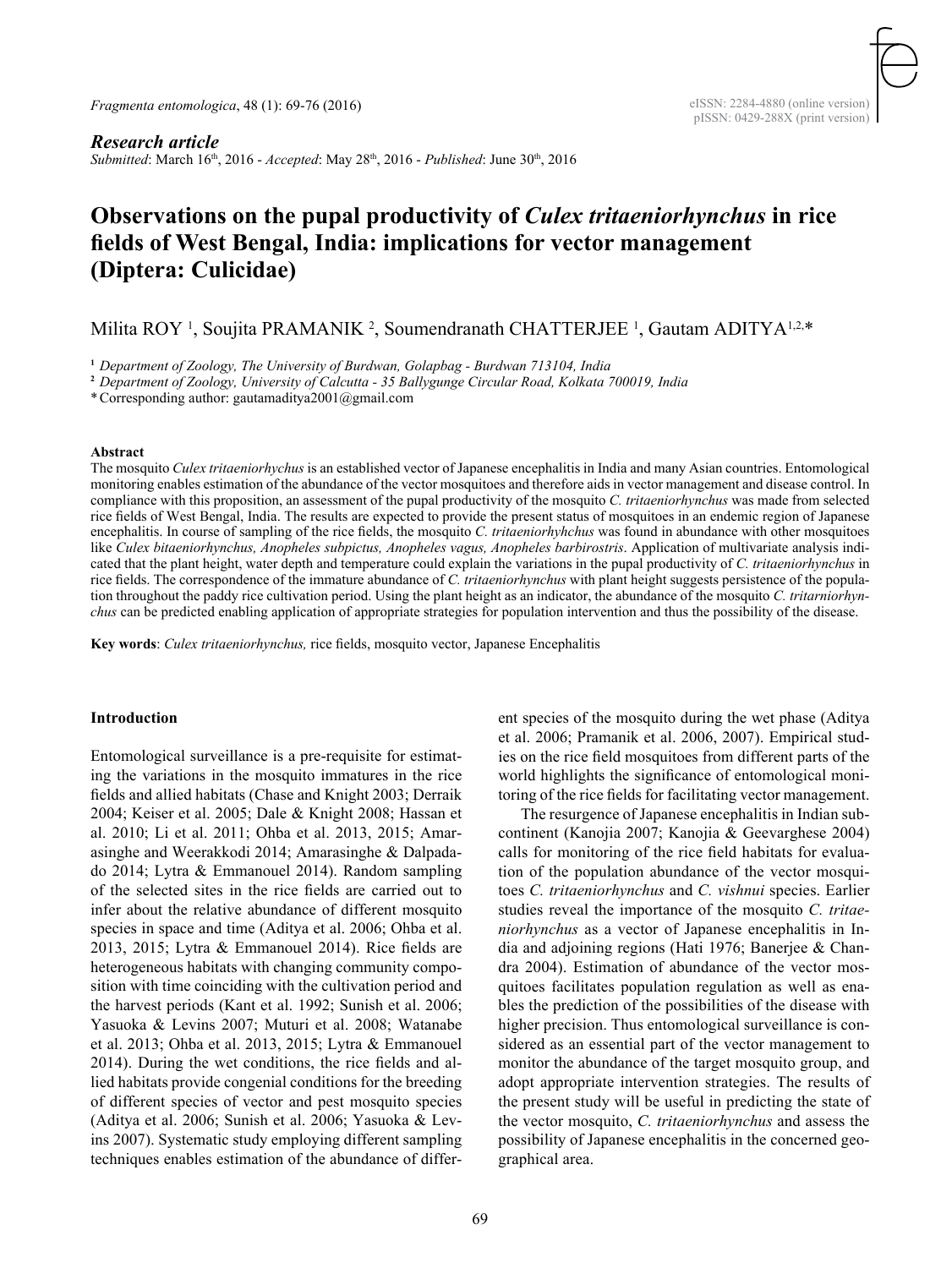# **Materials and Methods**

# *Study area*

The sampling of the mosquito immature were carried out in the rice fields and allied habitats of the University Farm House, Tarabag (23°15'7" N, 87°50'35" E), The University of Burdwan, Burdwan, India during the paddy rice cultivation periods in the rainy and the winter seasons between 2010, 2012 and 2013. Selected sites of the rice fields were considered as sampling sites during the wet conditions of the paddy rice cultivation period.

## *Sampling method*

Using an insect net (200µm mesh size) fitted to a rectangular frame (20cm X15 cm) and attached with a handle was used for collection of the mosquito immature (larva and pupa) (Robert et al. 2002; W.H.O. 2003). The net was moved through the column of the water in between the paddy plants for trapping the mosquito larvae. The study site constituted discrete paddy cultivation plots spanning a radius of 20 km with the University Farm House, Tarabag, Burdwan, India, at the centre. In a particular paddy rice cultivation plot, the collections were made from three sites and the total collection constituted a single unit. For a particular sampling day, at least three rice plots were selected spanning around the entire paddy rice cultivation area in the Farm House. During each of the cultivation season, the sampling was carried out only during the wet conditions, when the water depth remained between 10cm and 25 cm. The collected mosquito immature in the net were emptied in a plastic packet filled with sufficient water collected from the rice field and brought to the laboratory. In the laboratory, the contents of the plastic bag were emptied in an enamel tray (46cm X 32cm X 6cm) for segregation and identification of the immature up to the genus level (Rattanarithikul et al. 2005). Following segregation, each of the pupa was placed in individual glass vial (25mm X 10 mm) for emergence as adult for identification up to species level. The rest of the larvae were counted and subsequently reared to the adult stage for identification up to the species level (Sirivanakaran 1970, 1975; Reuben et al. 1994). From each spot of the paddy rice cultivation plots, the water depth and the paddy plant height were recorded along with the water pH and temperature as descriptor of the environmental conditions of the sampling space. The record of the total number of the immature and the species specific relative abundance were made for each sampling effort from the rice fields.

Species specific difference in the productivity (relative abundance) was assessed using the one way ANOVA (Zar 1999). A GLM was also applied following bionomial regression with logit link to define the differences in the productivity in the winter and rainy period of paddy rice cultivation in the rice fields. The paddy plant height and the water depth were used as explanatory variables against the immature abundance to judge the efficacy of these habitat parameters to serve as the indicators for monitoring the mosquito immature abundance in the rice fields. A Principal component analysis was applied to portray the relation among the different environmental variables and the larval abundance in the rice fields.

# **Results**

# *Mosquito species found in rice field*

A total of 4512 mosquitoes were obtained from the field collections during the years 2010 and 2013, separately. In the rice fields, 3 different species of *Culex* namely, *Culex tritaeniorhynchus* Giles, 1901, *Culex quinquefasciatus* Say, 1823, and *Culex whitmorei* Giles, 1904 and four species of *Anopheles* mosquitoes, namely, *Anopheles vagus*  Doenitz 1902, *Anopheles subpictus* Grassi, 1899, *Anopheles annularis* Van der Wulp, 1884, *Anopheles barbirostris* Van der Wulp, 1884 and one species of *Lutzia, Lutzia fuscana* (Wiedemann, 1820) were observed in different numbers in each of the samples and between the rice cultivation periods. Among the total collection 2229 *Culex* larvae and 1421 *Anopheles* larvae were recorded. In rainy season 1316 *Culex l*arvae and 1201 *Anopheles* larvae were collected, whereas in dry season the number of *Anopheles* larvae was much lesser than rainy season. A total 1403 *Culex* and 376 *Anopheles* larvae were collected in dry season. Among them only 826 mosquitoes were identified up to species level. Rest were identified up to genus level and the data were recorded for statistical analysis. We observed that *Culex tritaeniorhynchus* (384 individuals) was the most abundant species followed by *Anopheles vagus* (23 individuals) and *Anopheles subpictus* (22 individuals) during the boro cultivation period (winter season). A very small number of *Culex quinquefasciatus* (12 individuals), *Anopheles annularis* (02) and *Anopheles barbirostris* (03) were found during the winter season. But during *aman* cultivation (rainy season) *Culex tritaeniorhynchus* (80 individuals) showed highest abundance followed by *Anopheles vagus* (76 individuals) and *Anopheles subpictus* (29 individuals). *Anopheles barbirostris*, *Culex bitaeniorhynchus* and *Culex quinquefasciatus* were very low in number (5, 11 and 14 respectively). The mean values of the species represented in each sample are shown in Figs 1 a-b, for winter and rainy seasons respectively.

Using GLM with logit link (logistic regression) on the data of abundance of the mosquito species observed in the samples and their relative contribution was evaluated. For winter season, the equation was - Abundance =  $1/(1+\exp(-(0.29 - 0.653*\text{species})))$ ; species =  $-0.653 \pm$ 0.04; Wald's Chi square = 260.876; P < 0.0001; While for the rainy season, the equation was - Abundance  $= 1/$  $(1+\exp(-(0.56 - 0.23*\;species)))$ ; species =  $-0.233 \pm 0.04$ ; Wald's Chi square =  $27.65$ ; P<0.00001. The results indicate that the relative abundance of the species varied significantly during both the paddy rice cultivation periods.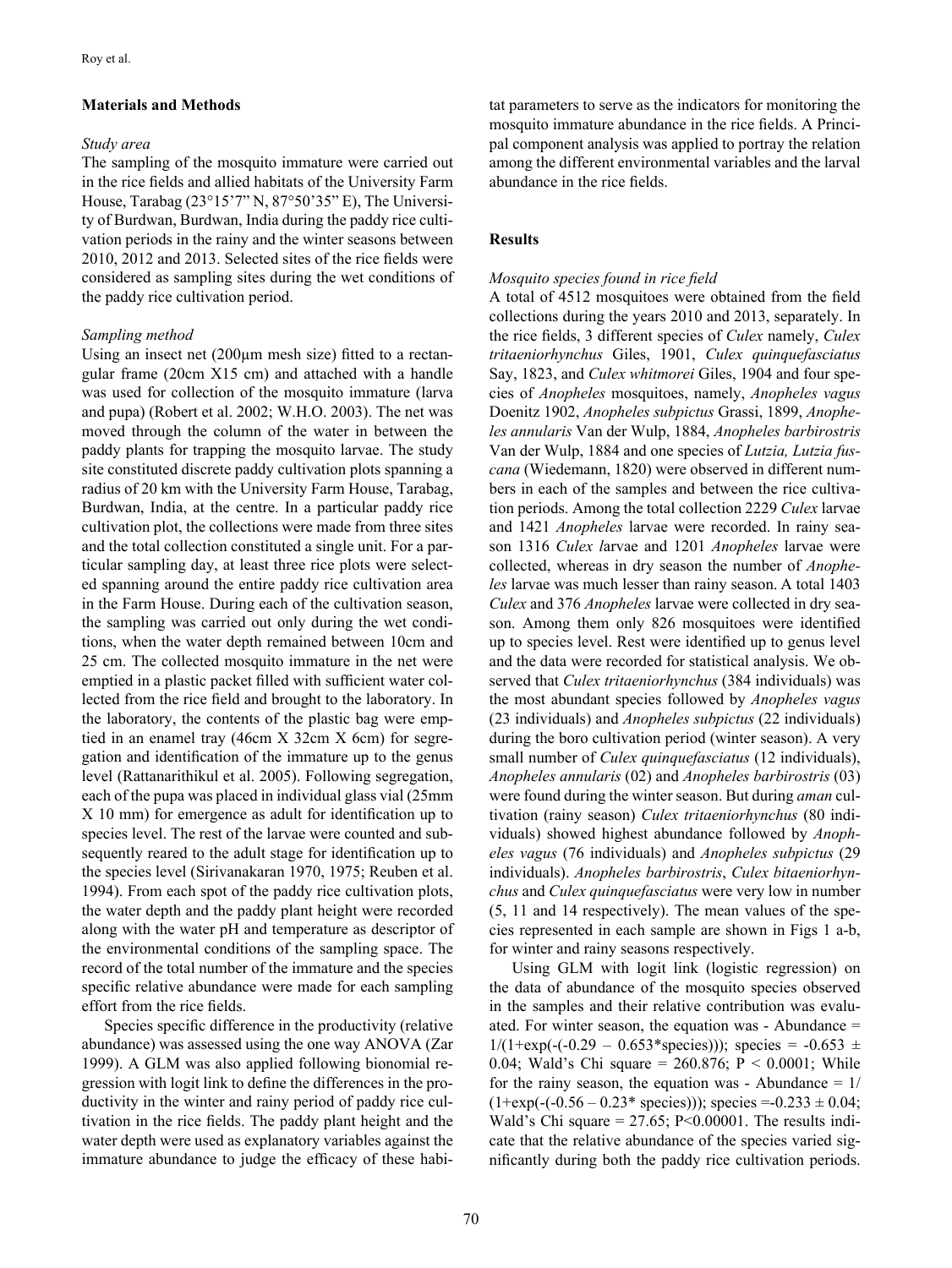a



**One way ANOVA = F(1)5,48 = 31.31; p<0.001 post hoc Tukey test: bars sharing similar letters are not significantly different**

**One way ANOVA = F(1)5,23 = 2.857; p<0.001 post hoc Tukey test: bars sharing similar letters are not significantly different**



**Figs 1 a-b** – The mosquito species assemblages observed in the winter (**a**) and rainy (**b**) seasons in the rice fields. (**CQUI** *Culex quinquefasciatus*, **CBIT** *Culex bitaeniorhynchus*, **CTRI** *Culex tritaeniorhynchus*, **AVAG** *Anopheles vagus*, **ASUB** *Anopheles subpictus*, **AANU** *Anopheles annularis*, **ABAR** *Anopheles barbirostris*). The results of the one way ANOVA are shown in the graph.

The application of the one way ANOVA on the mosquito abundance in the different time periods indicated significant differences in case of the winter season ( $F_{(1)5,48}$  = 31.31; p<0.001) but no differences were observed for the rainy season ( $F_{(1)5,23}$  = 2.857; p<0.001). Although the species remained dominant for both the seasons, the relative abundance varied with the time and the period of sampling from the rice fields.

## *Ratio of C. tritaeniorhynchus with other mosquitoes*

The ratio of *C. tritaeniorhynchus* larvae with the other mosquito larvae of dry season was significantly higher than the rainy season (Figs 1 a-b). The ratio of *C. tritaeniorhynchus* larvae with the total larvae found in rice field were 0.86 and 0.0258 in winter and rainy season respectively. Whereas the ratio of *C. tritaeniorhynchus* larvae with the total *Culex* larvae were 0.968 and 0.105 in winter and rainy season respectively. The relative abundance of the mosquitoes were compared between the rainy and the winter seasons of paddy rice cultivation, where it was observed that the winter season hosted significantly higher number of mosquitoes than in rainy season (Figs 1 a-b). The variations in the mosquitoes were also observed to be critical with reference to the species composition with complete absence of certain mosquitoes in one or the other season.

## *Larva pupa ratio of rice fields*

The instantaneous larva to pupa ratio in the collected samples ranged between 3.31- 203.71. A positive correlation was observed between the mosquito immature with the paddy plant height and the water depth in the samples. The larva to pupa ratio provided an impression about the instantaneous productivity of the pupa and the dynamics of the larval development and prospective adult production (Figs 2 a-c). The ratio of the larva and pupa remained dif-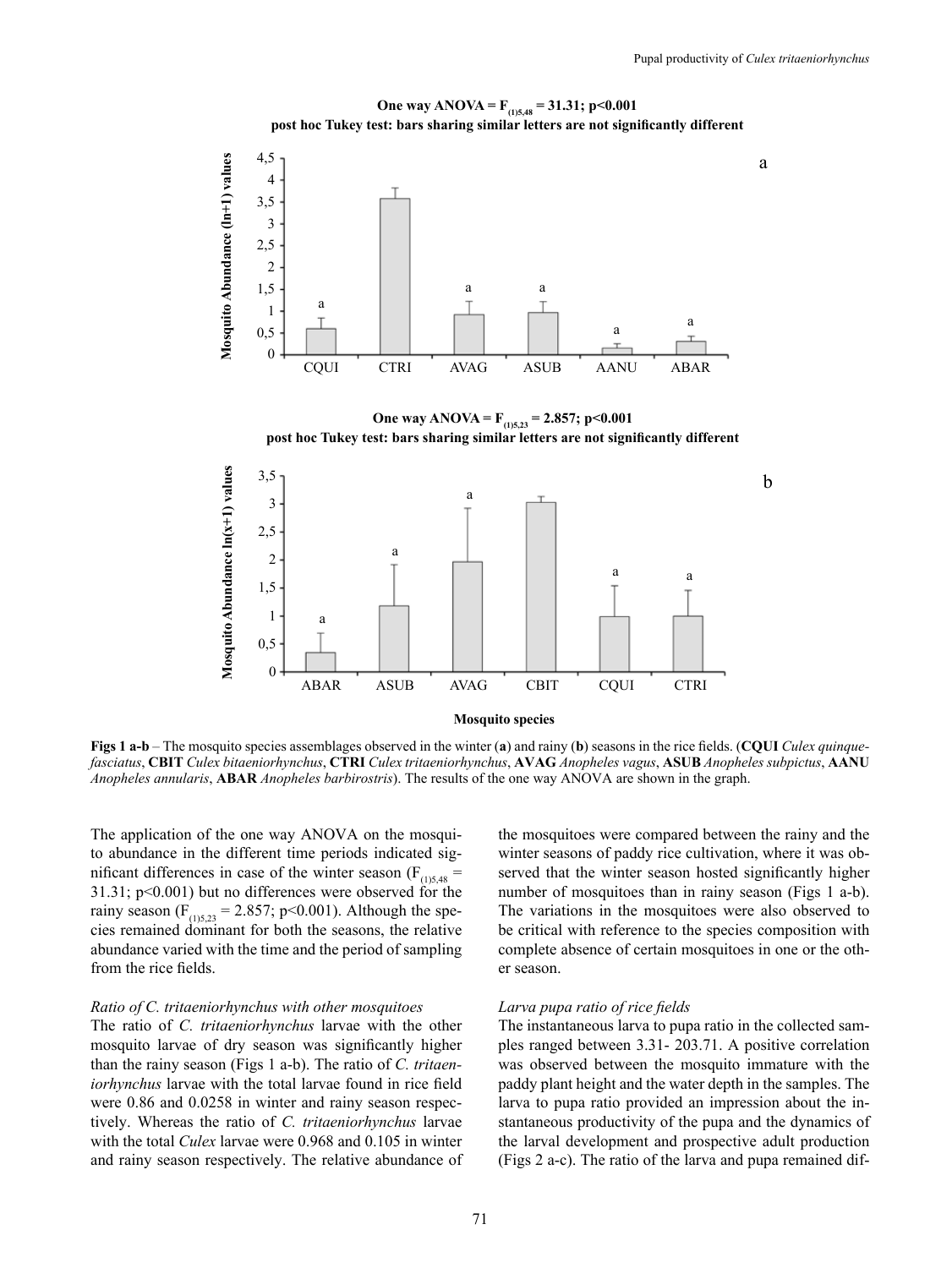

**Figs 2 a-c** – The abundance of the culicine and anopheline mosquitoes in the consecutive weeks of sampling during the paddy rice cultivation period, along with the ratio of the larva/pupa in the corresponding period. (**a**) *Culex* and *Anopheles* larva in different collection weeks; (**b**) Total larva/pupa ratio; (**c**) Environmental variables and mosquito larvae.

ferent within the same paddy rice cultivation period. Using the data of the winter paddy rice cultivation period of eight consecutive weeks revealed that the ratio of larva to pupa differed significantly suggesting the differences in the propensity of the development process and thus the emergence of the adult mosquitoes (Figs 2 a-c).

# *Environmental variables and the mosquito abundance in the rice field*

The data on the environmental variables and the mosquito larval abundance over the period of the collections was subjected to PCA (Figs 3 a-c). As indicated by the Bartlett's sphericity test the application of the PCA was justified by the significant value of almost infinity. The results indicate that the first two extracted factors could explain more than 53.09% variations of the data on the mosquito abundance and the environmental period for the total sampling period. The first three factors represented the eigen values of more than 1 with representation of more than one variable for the factors (Figs 3 a-c). The biplot indicates the relative differences in the contribution of the variables towards the variations observed in the individual samples over the period of collection. The correlation matrix showed that few variables were highly significant while rest were low or poor though the colinearity of the data was maintained all through.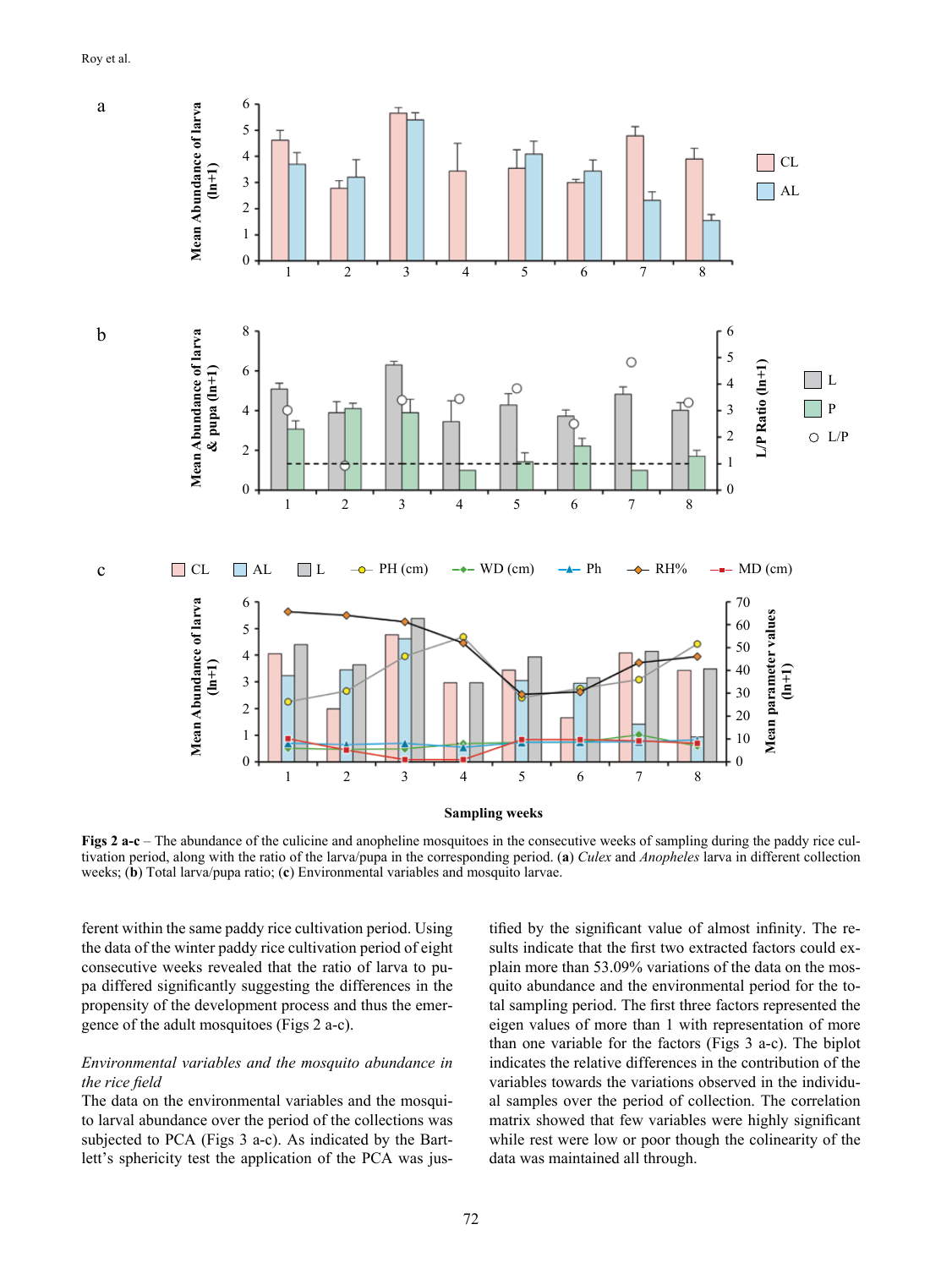|                    | F1     | F2     | F3     | F4     |
|--------------------|--------|--------|--------|--------|
| Eigen value        | 2.738  | 2.572  | 1.331  | 1.146  |
| Variability (%)    | 27.376 | 25.719 | 13.307 | 11.465 |
| Cumulative $(\% )$ | 27.376 | 53.095 | 66.402 | 77.867 |

b

TEMP°C

0.006

**-0.497**

a

|           | F1       | F2       | <b>Variables</b>    | CL       | AL       | P        | PН       | WD       | MD    | pН    |
|-----------|----------|----------|---------------------|----------|----------|----------|----------|----------|-------|-------|
| CL        | 0.029    | 0.861    | AL                  | 0.342    |          |          |          |          |       |       |
| AL        | $-0.564$ | 0.499    | P                   | 0.126    | 0.328    |          |          |          |       |       |
| L         | $-0.187$ | 0.914    | PH                  | 0.002    | $-0.129$ | $-0.300$ |          |          |       |       |
| P         | $-0.852$ | $-0.163$ | <b>WD</b>           | $-0.170$ | $-0.280$ | $-0.224$ | 0.302    |          |       |       |
| L/P       | 0.666    | 0.618    | MD                  | $-0.244$ | $-0.392$ | $-0.247$ | 0.178    | 0.413    |       |       |
| $PH$ (cm) | 0.671    | 0.051    | pH                  | $-0.069$ | $-0.091$ | $-0.052$ | $-0.450$ | $-0.093$ | 0.064 |       |
| $WD$ (cm) | 0.678    | $-0.123$ | TEMP <sup>o</sup> C | $-0.222$ | $-0.085$ | $-0.063$ | $-0.098$ | 0.209    | 0.398 | 0.222 |
| $MD$ (cm) | 0.517    | $-0.205$ |                     |          |          |          |          |          |       |       |
| pH        | $-0.192$ | $-0.178$ |                     |          |          |          |          |          |       |       |





**Figs 3 a-c** – The results of the PCA representing the redundancy of the data and the variations explained by the extracted factors. The correlation between the plant height and the pupal productivity remained significant at P<0.05 level. **CL** *Culex* larva, **AL** *Anopheles* larva, **L** Larva, **P** pupa, **L/P** Larva/pupa ratio, **PH** Paddy plant height, **WD** water depth, **MD** mud depth, **Temp** Temperature.

## **Discussion**

The results of the study indicate that the rice fields of the study area hosted considerable number of mosquito species with the abundance of the *C. tritaeniorhynchus* being comparatively higher during the winter rice cultivation than in the rainy season. Empirical observations on the rice field mosquitoes in India and countries where paddy rice cultivation is a normal practice, the abundance of Anopheline and Culicine mosquitoes are guided by the environmental factors and the habitat permanence of the cultivable lands (Kant et al. 1992, 1998; Sunish & Reuben 2002; Banerjee & Chandra 2004; Keiser & al. 2005; Sunish et al. 2006; Ohba et al. 2013, 2015; Lytra & Emmanouel 2014). The time period of water logged conditions in paddy rice cultivation vary with the cultivation method employed as well as with the seasons. In flooded conditions of the rice fields the colonization pattern of the mosquitoes are cru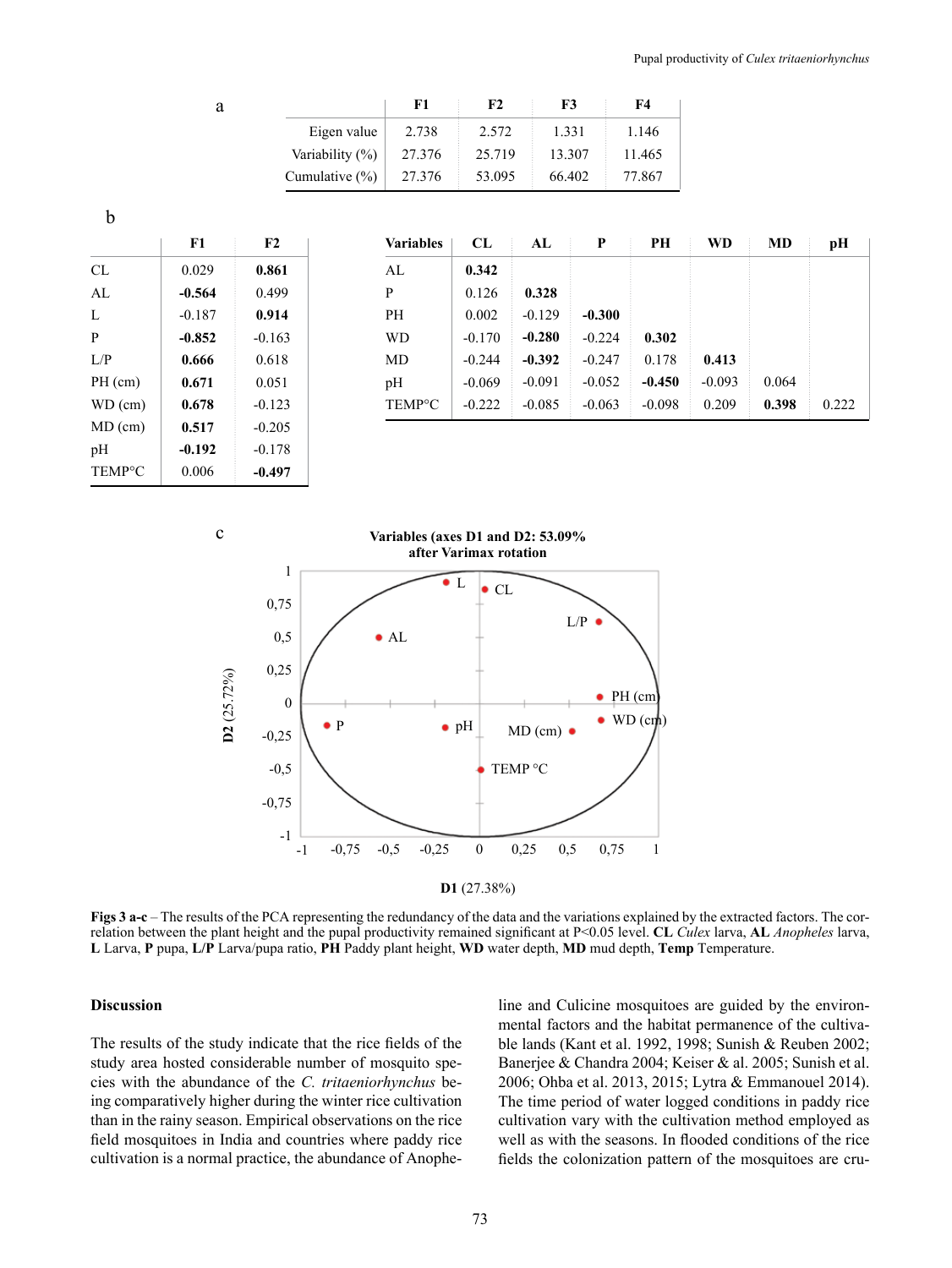cial determinant for the future abundance and dominance. Earlier studies have noted that the colonization of different species of mosquitoes occurs in sequence and the dominance pattern changes as a function of time (Chandlar & Highton 1975; Bang & Pant 1984; Begum et al. 1986). Spatial occupancy of the rice field habitats vary with the event of colonization by different macro invertebrates, fish and tadpoles with increasing complexity of interactions (Kant et al. 1998; Watanabe et al. 2013; Zuharah & Lester 2010). The colonization, establishment and abundance of the species in the rice fields are interrupted by the dry and wet cycle of the fields. As a result, the species composition and the stability of the rice field habitat changes which may be reflected through the relative abundance of different species occupying the habitats (Wada et al. 1967; Chandlar & Highton 1975; Mogi & Miyagi 1990; Mogi et al. 1995; Watanabe 2013). Thus hydro period and habitat permanence of the rice fields are the two crucial factors that guide the diversity of the species available in the concerned spaces. As observed in the present study, prominent relationship among the variables are lacking except for the plant height and the water depth with the mosquito immature abundance. Although the water levels change in a cyclic manner in course of the paddy rice cultivation, paddy plant height exhibits a sequential increase with time and thus becomes a key parameter to corroborate with the changes in the species composition inclusive of different mosquito species (Banerjee & Chandra 2004). The results of the repeated fluctuations of the water depth and dry conditions may induce differential level of development of the mosquito immature leading to the differences in the relative abundance of the mosquito within a short time scale. A possible reason, apart from the sampling error, might be that the mosquito abundance remained fluctuating randomly without a specific pattern of change in abundance.

 As a result of random fluctuation, the mosquito immature abundance exhibited non-linear relationship against the different environmental parameters considered in the study with low levels of correlations. While the strength of correlation could have increased with the sample size, but the fluctuations in relative abundance could not be directly related to the environmental factors. Other ecological parameters (e.g. physico-chemical, biological such as predators or microbes) could play a role in abundance and species composition prediction. Water availability in the rice field remains a single crucial factor that changes the habitat conditions from the dry terrestrial to amphibious and wet aquatic ecosystems. Mosquito life cycle has to be synchronized with the changing habitat quality to dominate the community assemblages. As revealed through the relative density of the mosquito immature in the different weeks the stability in the relative abundance is lacking. This has been observed in rice fields in Japan and Kenya though the practice of paddy cultivation differs tremendously in these areas (Wada et al. 1967; Chandlar & Highton 1975; Muturi et al. 2008; Ohba et al. 2013, 2015).

During the paddy rice cultivation period, the species composition varies with the alternating dry and wet conditions. Under such scenario, the associated trap ponds in the landscapes play a crucial role acting as a source for the propagules. In dry conditions, dispersal of the predator and prey species between the rice fields and associated trap ponds and canals has been observed in many instances (Watanabe et al. 2013; Ohba 2013, 2015). The habitat heterogeneity and the prey and predator refuge provided by the trap ponds and canals are considerably higher since no de-weeding activity is undertaken alike the rice fields proper. The movements of the species between the rice fields and the associated water bodies can occur either way depending on the dispersal ability of the individual species. In such respect, the movements are more pronounced for the species capable of active flight and swimming, which for the mosquito immature is constrained. In absence of any connection between the trap ponds and the rice field proper, the movements of the mosquitoes may remain restricted to the occupied spaces. It is relevant to mention here that mosquitoes in rice field habitats are encountered in puddles and micro ditches where even with the restricted water, the mosquitoes are able to thrive. However, with the drying of the puddles, the chances of emergence as adult mosquitoes may dwindle. Water retention period in the rice fields is therefore crucial for the abundance of the mosquito species, which is why the discrete but random sampling of the rice fields in the present instance did not yield a linear correspondence with the environmental factors.

The mosquitoes observed in the present instance exhibit a similarity with the findings of earlier studies in India (Kant et al. 1998; Sunish & Reuben 2002; Sunish et al. 2006) or elsewhere (Muturi et al. 2008; Stoops et al. 2008; Lytra & Emmanouel 2014; Ohba et al. 2013, 2015) though the species richness remained low. This may possibly due to the sampling error or due to the restricted space included in the sampling strategy. This study was carried out using Burdwan district as the geographical area, and may represent a specific region where these species were available. While in the studies Muturi et al. 2008; Stoops et al. 2008; Lytra & Emmanouel 2014; Ohba et al. 2013, 2015) being compared with the present one included a larger sampling area and time, the present study was accomplished within a short spatial range. However, when compared with the findings with the similar spatial range of habitat, the mosquito species richness remained comparable (Pramanik et al. 2006). Thus the species observed in the rural areas of West Bengal, India, remained comparable with the present finding, with *C. tritaeniorhynchus* being the dominant species in many of the samples of winter paddy rice cultivation period. In essence the rice fields of the southern districts of West Bengal hosts the vector of Japanese encephalitis consistently posing a risk for the event of an epidemic (Hati 1976; Banerjee et al. 1979; Banerjee & Chandra 2004) in the concerned geographical area.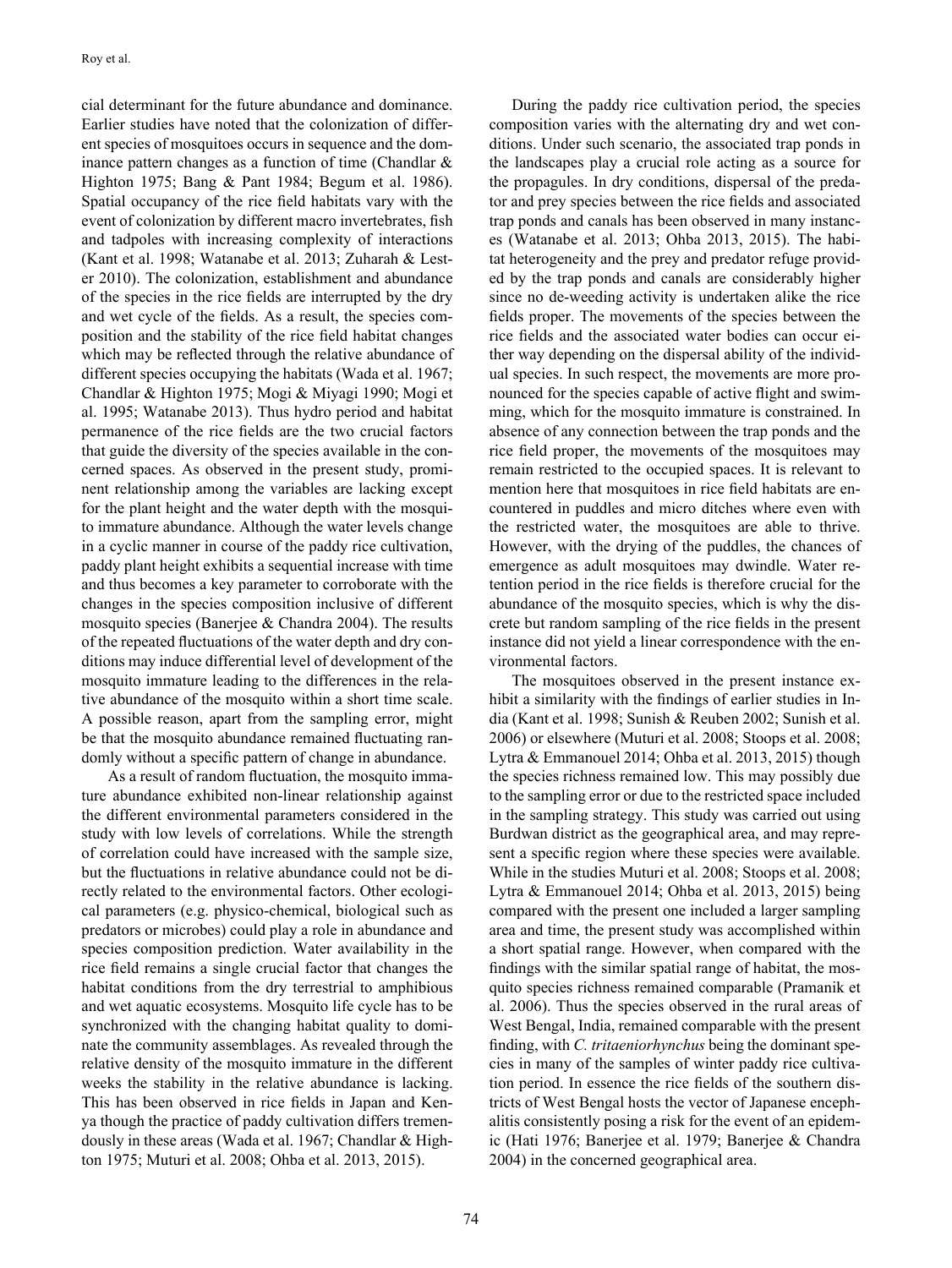**Acknowledgements** – The comments of two anonymous reviewers in enhancement of the previous version of the manuscript are duly acknowledged. The authors acknowledge the respective Heads, Department of Zoology, The University of Burdwan, Burdwan and University of Calcutta, Kolkata, India, for the facilities provided, including DST-FIST, Government of India. The first author acknowledges the financial assistance of UGC through the minor research project sanction no F. PSW – 009  $/$ 10-11 (ERO) dated 20.10.2010.

### **References**

- Aditya G., Pramanik M., Saha G.K. 2006. Larval habitats and species composition of mosquitoes of Darjeeling Himalayas, India. Journal of Vector Borne Diseases, 43: 7–15.
- Amarasinghe L.D., Dalpadado D.R. 2014. Vector mosquito diversity and habitat variation in a semi urbanized area of Keraliya, Sri Lanka. International Journal of Entomological Research, 2(1): 15–21.
- Amarasinghe L.D., Weerakkodi W.G.I.S. 2014. Density and diversity of mosquito larvae associated with rice field marshland habitats in two climatically different areas in Sri Lanka. International Journal of Entomological Research, 2 (2): 59–71.
- Banerjee A., Chandra G. 2004. Role of some factors on the breeding of JE vector *Culex vishnui* group. Journal of Communicable Diseases, 36(4): 260–263.
- Banerjee K., Mahadev P.V.M., Ilkal M.A., Mishra A.C., Dhanda V., Modi G.B., Geeverghese G., Kaul H.N., Shetty P.S., George P.J. 1979. Isolation of Japanese Encephalitis virus from mosquitoes collected in Bankura District (West Bengal) during October 1974 to December 1975. Indian Journal of Medical Research, 69: 201–205.
- Bang Y.H., Pant C.P. 1983. A review on disease vectors breeding in rice fields in Tropical Asia and research needs. Journal of Communicable Diseases, 15(4): 268–279.
- Begum A., Biswas B.R., Elias M. 1986. The ecology and seasonal fluctuations of mosquito larvae in a lake in Dhaka city. Bangladesh Journal of Zoology, 14(1): 41–48.
- Chandlar J.A., Highton R.B. 1975. The succession of mosquito species (Diptera: Culicidae) in rice fields in the Kisumu area of Kenya, and their possible control. Bulletin of Entomological Research, 65: 295–302.
- Chase J.M., Knight T.M. 2003. Drought induced mosquito outbreaks in wetlands. Ecology Letters, 6:1017-1024. doi: 10.1046/j.1461-0248.2003.00533.
- Dale P.E.R., Knight J.M. 2008. Wetlands and Mosquitoes: a review. Wetlands Ecological Management, 16: 255–276.
- Derraik J.G.B. 2004. A survey of the mosquito (Diptera: Culicidae) fauna of the Auckland Zoological Park. New Zealand Entomologists, 27: 51–55.
- Hassan A., Dieng H., Satho T., Boots M., Sariy J.S.L.A. 2010. Breeding patterns of the JE vector *Culex jelidus* and its insect predators in rice cultivation areas of Northern Peninsular Malaysia. Tropical Biomedicine, 27(3): 404–406.
- Hati A.K. 1976. Vectors of Japanese Encephalitis. Indian Journal of Public Health, XX (3): 149–153.
- Kanojia P.C. 2007. Ecological studies on mosquito vectors of Japanese Encephalitis virus in Bellary district, Karnataka. Indian Journal of Medical Research, 126: 152–157.
- Kanojia P.C, Geevarghese G. 2004. First report on high degree endophilism in *Culex tritaeniothynchus* (Diptera: Culicidae) in an area endemic for Japanese Encephalitis. Journal of Medical Entomology, 41(5): 994–996.
- Kant R., Pandey S.D., Sharma R.C. 1992. Seasonal prevalence

and succession of rice field breeding mosquitoes of central Gujarat. Journal of Communicable Diseases, 24(3): 164–172.

- Kant R., Pandey S.D., Sharma S.K., Sharma V.P. 1998. Species Diversity and Interspecific Associations among Mosquitoes in Rice Agro-ecosystem of Kheda District, Gujarat. Indian Journal of Malariology, 35: 22–30.
- Keiser J., Maltese M.F., Erlanger T.E., Bos R., Tanner M., Singer B.H., Utzinger J. 2005. Effect of irrigated rice agriculture on Japanese Encephalitis, including challenges and opportunities for integrated vector management. Acta Tropica, 95: 40–57.
- Li L., Bian L., Yakob L., Zhou G., Yan G. 2011. Analysis of generality of spatially productive mosquito habitat models. Acta Tropica, 119: 30–37.
- Lytra I., Emmanouel N. 2014. Study of *Culex tritaeniorhynchus* and species composition of mosquitoes in a rice field in Greece. Acta Tropica, 134: 66–71.
- Mogi M., Memah V., Miyagi I., Toma T., Sembel D.T. 1995. Mosquito (Diptera: Culicidae) and predator abundance in irrigated and rain-fed rice fields in North Sulawesi, Indonesia. Journal of Medical Entomology, 32: 361–367.
- Mogi M., Miyagi I. 1990. Colonization of rice fields by mosquitoes (Diptera: Culicidae) and larvivorous predators in a synchronous rice cultivation areas in the Philippines. Journal of Medical Entomology, 27: 530–536.
- Muturi E.J, Shililu J.I, Jacob B.G., Mwangangi J.M., Mbogo C.M., Githure J.I., Novak R.J. 2008. Diversity of Riceland mosquitoes and factors affecting their occurrence distribution in Mewa, Kenya. Journal of the American Mosquito Control Association, 24(3): 349–358.
- Ohba S.Y., Matsuo T., Takagi M. 2013. Mosquitoes and other aquatic insects in fallow field biotopes and rice paddy fields. Medical and Veterinary Entomology, 27: 96–103.
- Ohba S.Y., Soai N.V., Anh D.T.V., Nguyen Y.T., Takagi M. 2015. Study of mosquito fauna in rice ecosystems around Hanoi, Northern Vietnam. Acta Tropica, 142: 89–95.
- Pramanik M.K., Aditya G., Raut S.K. 2006. A survey of anopheline mosquitoes and malarial parasite in commuters in a rural and an urban area in West Bengal, India. Journal of Vector Borne Diseases, 43: 198–202.
- Pramanik M.K., Aditya G., Raut S.K. 2007. Seasonal prevalence of *Aedes aegypti* immatures in Kolkata, India. Southeast Asian Journal of Tropical Medicine and Public Health, 38 (3): 442–447.
- Ratttanarithikul R., Harbach R.E., Harrison B.A., Panthusiri P., Jones J.W., Coleman R.E. 2005. Illustrated keys to the mosquitoes of Thailand II. Genera *Culex* and *Lutzia*. The Southeast Asian Journal of Tropical Medicine and Public Health, 36(2): 1–97.
- Reuben R., Tewari S.C., Hiriyan J., Akiyama J. 1994. Illustrated keys to species *Culex* (*Culex*) associated with Japanese Encephalitis in Southeast Asia (Diptera: Culicidae). Mosquito Systematics, 26(2): 75–96.
- Robert V., Goff G.L., Ariey F., Duchemin J.-B. 2002. A possible alternative method for collecting mosquito larvae in rice fields. Malaria Journal, 1:4. doi:10.1186/1475-2875-1-4.
- Sirivanakaran S. 1970. Current study of genus *Culex* in Southeast Asia (Diptera: Culicidae). Mosquito Systematics Newsletter, 2(2): 48–52.
- Sirivanakaran S. 1975. The systematics of *Culex vishnui* complex in Southeast Asia with the diagnosis of three common species (Diptera: Culicidae). Mosquito Systematics, 7(1): 69–85.
- Stoops C.A., Gionar Y.R., Shinta, Sismadi P., Rusmiarto S., Susapto D., Rachma A., Elyazar I.F., Sukowati S. 2008. Larval collection records of *Culex* species (Diptera: Culicidae) with an emphasis on Japanese encephalitis vectors in rice fields in